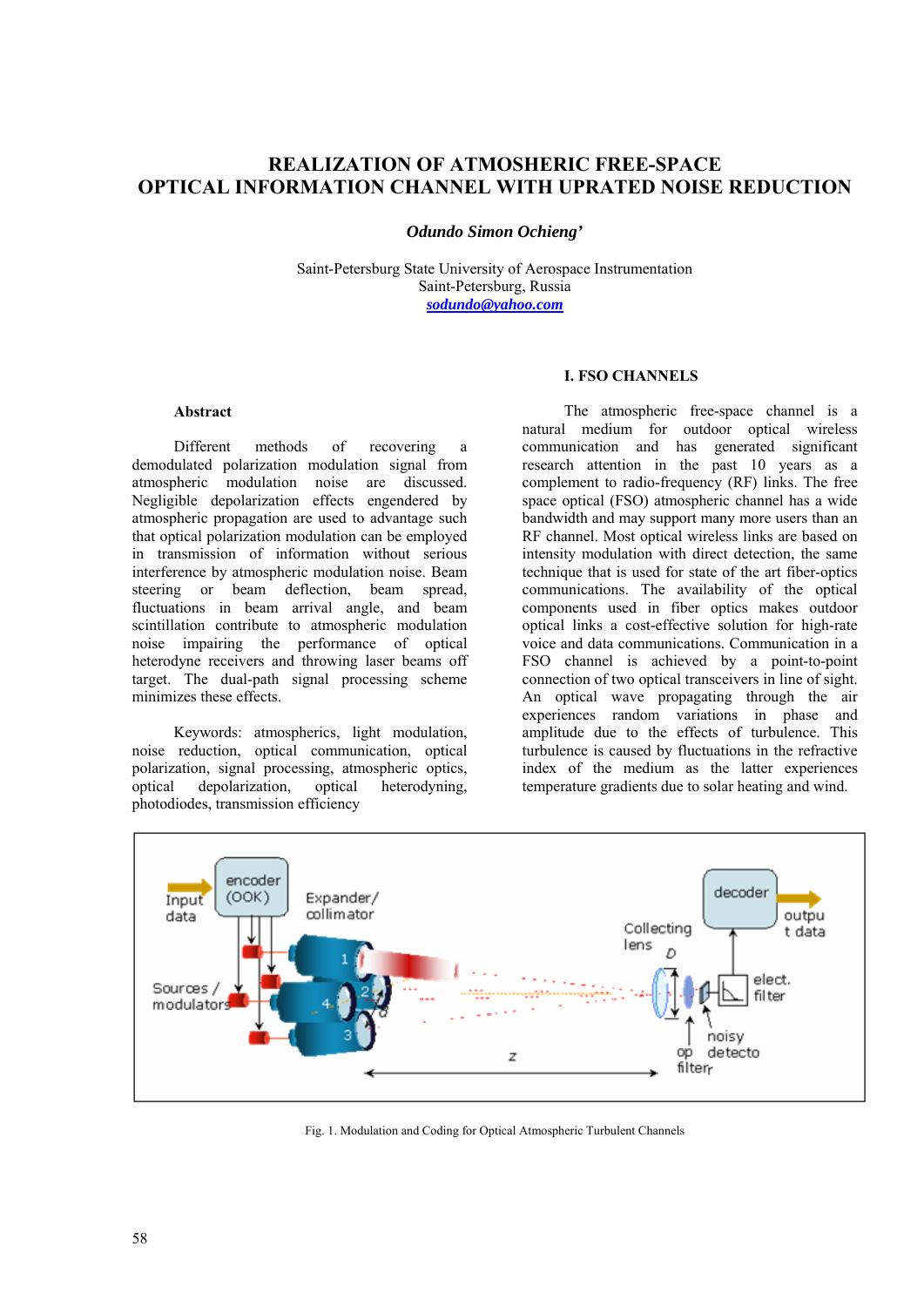# **II. INTRODUCTION**

A basic point-to-point FSO system, shown in figure 2 below, consists of transmitter, propagation path and receiver (the signaling is an ON–OFF keying (OOK), and a point detector is used). The typical optical transmitter involves a light source, the semiconductor laser of high launch power and wide bandwidth, and a telescope assembly designed using either lenses or a parabolic mirror. A low-density parity check (LDPC) encoded electrical stream carrying the network traffic modulates the light source beam. The modulated beam is then amplified and projected toward the receiver. On the receiver side, the receiver telescope compresses the modulated

light signal, and the optical detector coverts it back into an electrical signal. The receiver commonly employs the trans-impedance design, a good compromise between the noise and bandwidth. A preamplified PIN photodiode or an avalanche photodiode are typically employed as optical detectors. During propagation, the modulated beam experience amplitude and phase variations coming from scattering, refraction caused by atmospheric turbulence, absorption, physical obstructions and building sway. The receiver electronics introduce noise, making the detection of the binary data subject to errors. After the photo-detection, the electrical signal is sampled and fed to an iterative LDPC decoder



Fig.2. Point-to-point FSO system

# **III. NOISE REDUCTION IN FSO CHANNEL USING POLARIZATION MODULATION**

Fluctuation of intensity of laser emission in the atmosphere leads distortion of amplitude modulated

signal which is the simplest method of modulation. In order to compensate fluctuation of amplitude, it is necessary to developed FSO in which the level of multiplex noise is reduced through signal processing at the receiver. In this case polarization modulation is used since turbine does not depolarize optical wave.

Fig.3. Below shows a functional diagram of FSO with polarization modulation.



Fig.3. FSO channel with polarization modulation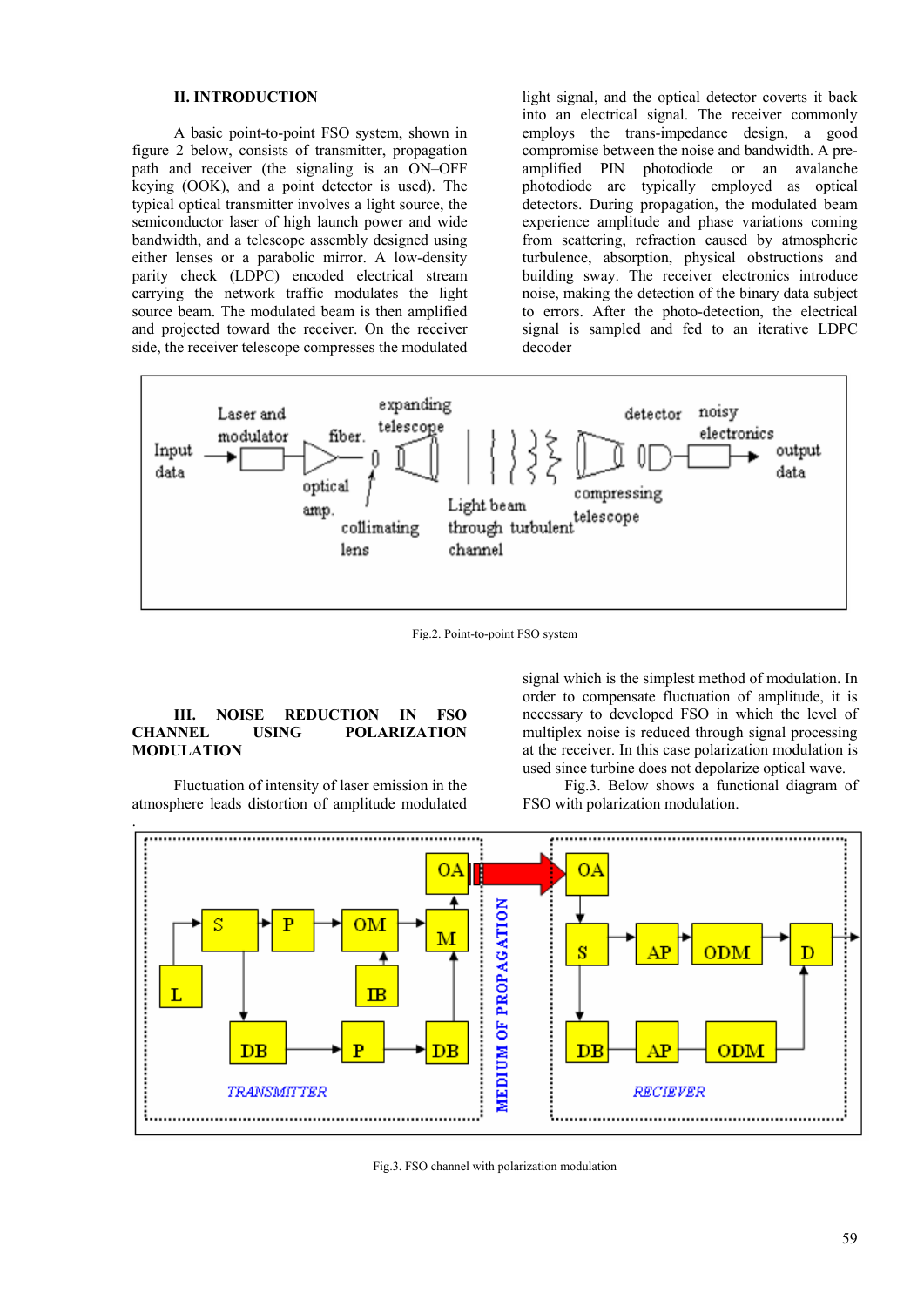Non-polarized laser ray **L** splits into two at the splinter **S**. The first ray goes through the polarizer **P**, optical modulator **OM**, where it is being modulated according to the information signal from Information Block **IB** and then to the multiplier **M.**

The second ray directs to the deflection block **DB** and then to the polarizer **P**, which polarize it orthogonal to the first ray. After which to the deflection block **DB** again and then to the multiplier where the two rays multiplies and then emitted together through the optical antenna **OA**.

The receiver on the other side receives atmospheric ray which is composed of information signal  $S(t)$  and multiplex noise  $N_M(t)$  at the optical antenna **OA** . The noise modulated signal then proceed to the splinter **S** where it is split into two. After which the first ray goes through the directed polarization analyzer **AP** and then to the optical demodulator **ODM**, where  $S(t)N_M(t)$  signal is separated. It further goes to the first input of the ray divider **D** which divides  $S(t)N_M(t)$  with  $N_M(t)$  and then separate information signal *S(t)*.

The main disadvantage of this system through its analysis shows that it has low noise reduction.

#### **IV. FSO CHANNEL WITH SUPPRESSED MULTIPLEX AND ADDITIVE NOISE**

It is necessary to have FSO system which suppresses not only multiplex noise but also additive noise. Additive noise can be suppressed by introducing a second **OA** at the receiver near to the first **OA** show on fig. 1 above. The second **OA** has to be completely identical to the first **OA** in all parameters but it is put in such away that information signal does do enter into its directional pattern. Taking into account that additive noise in FSO is induced mainly by emission scattering from different non-localized at the source space (background

emission), we can assume that additive noise  $N<sub>A</sub>(t)$  at input of both **OA** is the same.

The laser ray that propagates through the atmosphere undergo modulation of information signal  $S(t)$  and multiplex noise  $N_M(t)$ , then together with additive noise  $N_A(t)$  proceed to the first **OA** and the splitter, where it is dived into two rays.

The demodulator after the directed polarization analyzer, isolate signal of this form

$$
U(t)=S(t) N_M(t) + N_A(t), \t(4.1)
$$

which then proceed to the first adder device.

The second ray, which has orthogonal polarization to the first ray, is isolate at the second polarization analyzer hence the output signal of the second demodulator will be the sum of noise since information signal was not received at the second antenna.

$$
V(t)=N_M(t)+N_A(t)
$$
 (4.2)

This sum of noise eventually proceeds to the second adder.

Along the circuit of the second **OA** include demodulator which isolate additive noise  $N_A(t)$ , phase shifter which shift its phase by 180° and ramose which feeds both adders in the main circuit with electrical signal equivalent to  $N_A(t)$ .

The result is that the output of the first adder is

$$
U_1(t)=S(t) N_M(t).
$$
 (4.3)

And the output of the second adder is

$$
U_2(t) = N_M(t). \t\t(4.4)
$$

Then both signals  $U_1(t)$  and  $U_2(t)$  are feed to the signal divider, where  $U_1(t)$  is dived by  $U_2(t)$ hence multiplex noise is also suppressed.



# **V. NOISE REDUCTION IN FSO USING SPACE DIVISION CHANNEL**

*Fig.4. FSO using space division channe*l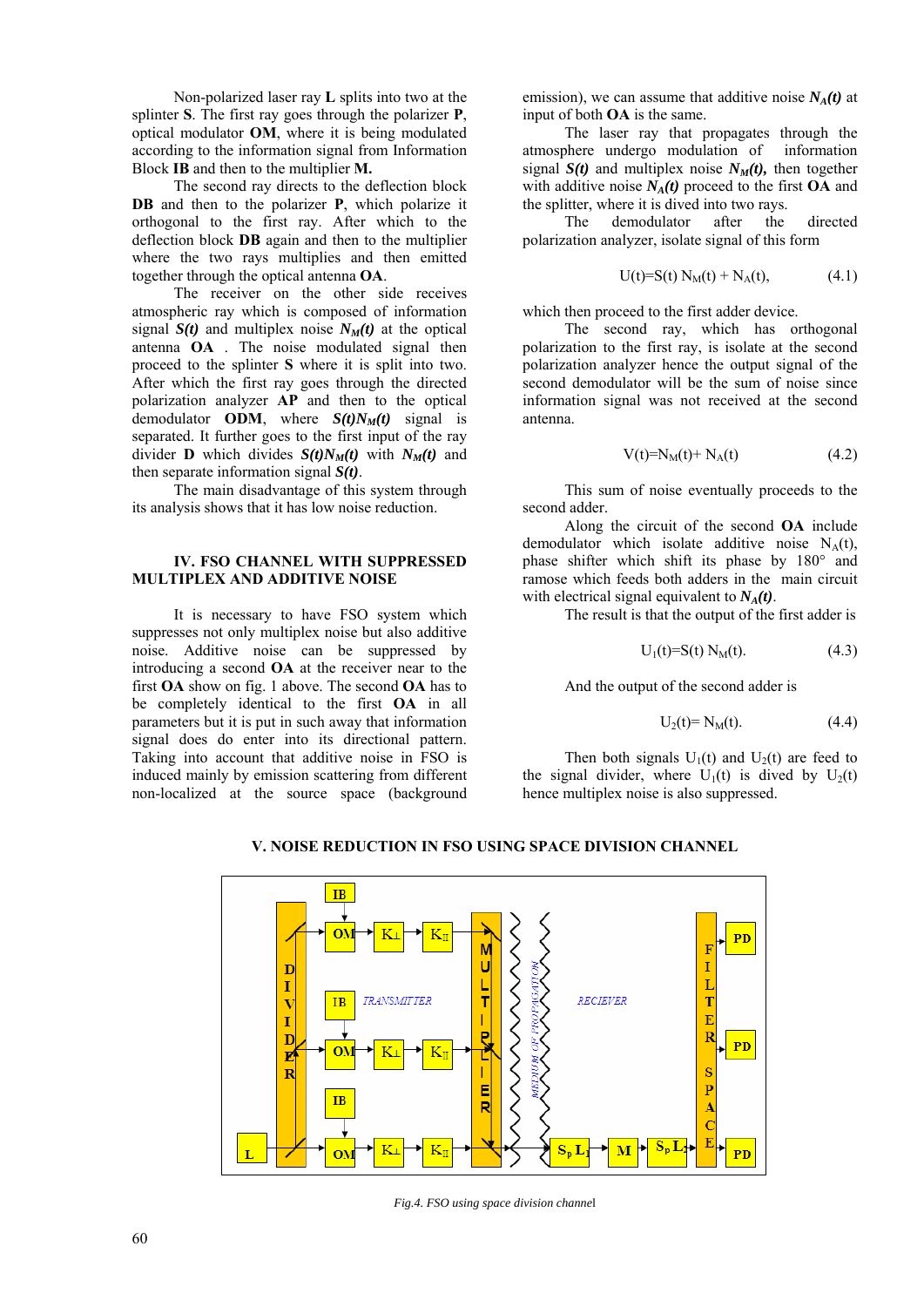Multiplex noise of atmospheric turbine brings about transfer of noise between different channels of FSO. Space division channel can be used in FSO as shown in fig. 3 so as reduce this effect.

Its main feature is that it has two mutually perpendicularly connected optical space coder which phase-modulate the information signal from the source. The transmission factors of the two coders are orthogonal function.

The laser ray is divided into **N** rays according to the number of channels. Every ray then goes through modulator **OM**, where information signal from the source **S** is modulated and then through the two space coders  $K \perp$  and  $K_{II}$ , which are mutually perpendicularly connected. Phase modulation is done by a given law on the space along the *X* and *Y* coordinates respectively. After that the rays are combined by the multiplier and then the general ray is emitted to the atmosphere.

The ray in the receiver device undergoes double Fourier transformation which is performed by the spherical laser **SpL**, according to Fourier-spectra at the focus of the given plane lens. Matrix **M** is a double space matched holographic filter. The entire filters matrixes are written on a single hologram at two different incident angles of reference ray.

Transmission factor of each of the filter matrix takes the form as:

$$
K_{i}(w_{x}, w_{y}) = C \frac{T_{i}^{*}(w_{x})T_{i}^{*}(w_{y})}{W(w_{x}, w_{y})},
$$
\n(4.1)

where  $T_i^*(w_x)$ , $T_i^*(w_y)$  – complex space spectra which is the multiple of transmission factor of coders K $\perp$  and K<sub>II</sub>;  $W(w_x, w_y)$  – spectra space of power spectral density of noise;  $X$  and  $Y$  – instant coordinate; *C* –constant.

Filter with such a transmission factor matching the i-th coder  $K<sub>\perp</sub>$  and  $K<sub>II</sub>$  theoretically has maximum signal to noise ratio (**SNR**).

After matrix **M** the overall ray received is divided into **N** rays with deviation angle from optical axis equivalent to different angles  $\varphi_i$  of reference ray in recording filter. More so every single ray forms a channel and these channels are separated in that manner due to use of matching filter, this means that transmission noise between the channels has a limited theoretical minimum level.

Then the spherical lens **SpL** performs inverse Fourier transformation on the filtered **N** rays, and the result is that light dots are formed on the focus plane which is at the rear/ back focus.

These light dots are the different channels and present realization of two space function of mutual correlation between joint function of transmission factor of coders  $K_{\perp}$  and  $K_{\parallel}$  and the transmission factor of different i-th channel of matching space holographic filter from the matrix. These channels are later separated by filter space and the rays are received at the photodiode **PD** along these channels.



### **VI. NOISE REDUCTION IN FSO USING ADAPTIVE METHOD**

Fig. 5. Receiver- transmitter block